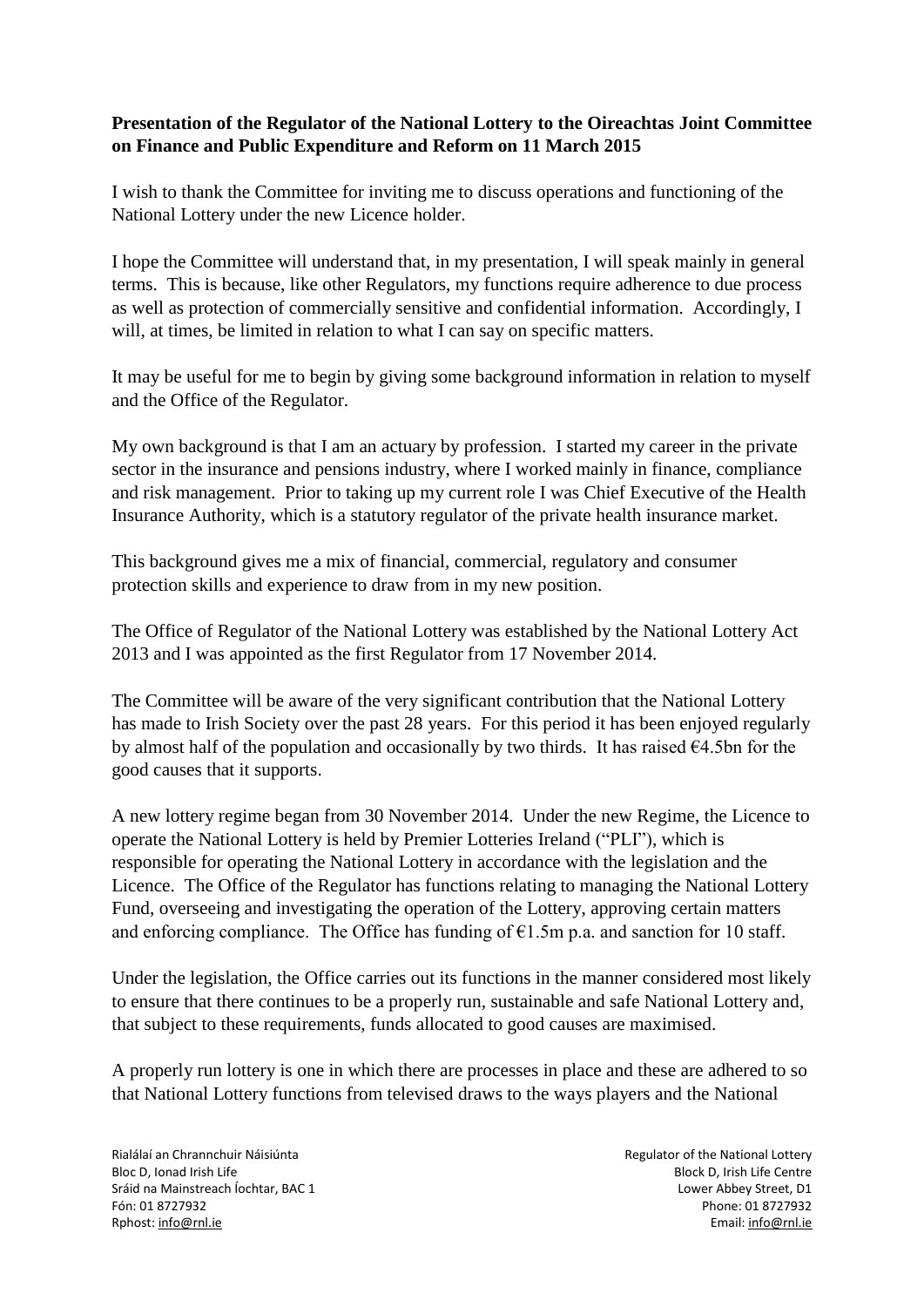Lottery Fund are paid sums due are carried out with all due propriety and in accordance with the legislation and the Licence.

Public confidence is essential to the National Lottery and, accordingly, the aim of ensuring sustainability includes protecting the reputation of the Lottery so that the community continues to have confidence in it.

A safe Lottery means a Lottery in which the interests of participants are protected, which includes the availability of clear information for consumers, having appropriate measures in place to protect against underage and excessive play and having fair rules and procedures for each game.

Securing the greatest possible returns to good causes includes aligning the interests of good causes to those of the operator through the Licence; monitoring the performance of the operator; and ensuring that the allocated funds go to the right place, at the right time, and in the right amounts. I would note that, under the legislation, this objective is subject to the other three.

We carry out this work through the statutory powers and functions assigned to us by the Oireachtas. I will now briefly expand on our primary powers / functions and work done in the context of each since the establishment of the Office.

1. The Office of Regulator is responsible for managing and controlling the National Lottery Fund.

Over the first 3 months of the new Licence,  $\epsilon$ 48m has been allocated to good causes (or  $\epsilon$ 3.7m per week).

2. We are required to approve games and some other aspects of the Licensee's operations.

This is a significant part of our work. Since the commencement of the new Licence, there have been 5 requests for approvals from the Licensee. As part of the process of review we queried the original requests and 9 further submissions were received, including amended requests. To date, of the five requests for approval, one request has been approved, one request was subsequently withdrawn and three requests are under consideration.

Under these reviews we are concerned that risks for the objectives of the Regulator have been identified and are being appropriately addressed by the Operator. These objectives concern probity (including compliance with the legislation, Licence and accepted standards governing advertising), sustainability (including protecting the reputation of the National Lottery), player protection and maximising funds for good causes.

Rialálaí an Chrannchuir Náisiúnta **Regulator an Chrannachair Náisiúnta** Regulator of the National Lottery Bloc D, Ionad Irish Life **Block D, Irish Life Centre** Block D, Irish Life Centre Sráid na Mainstreach Íochtar, BAC 1 Lower Abbey Street, D1 Fón: 01 8727932 Phone: 01 8727932 Rphost: [info@rnl.ie](mailto:info@rnl.ie) Email: info@rnl.ie